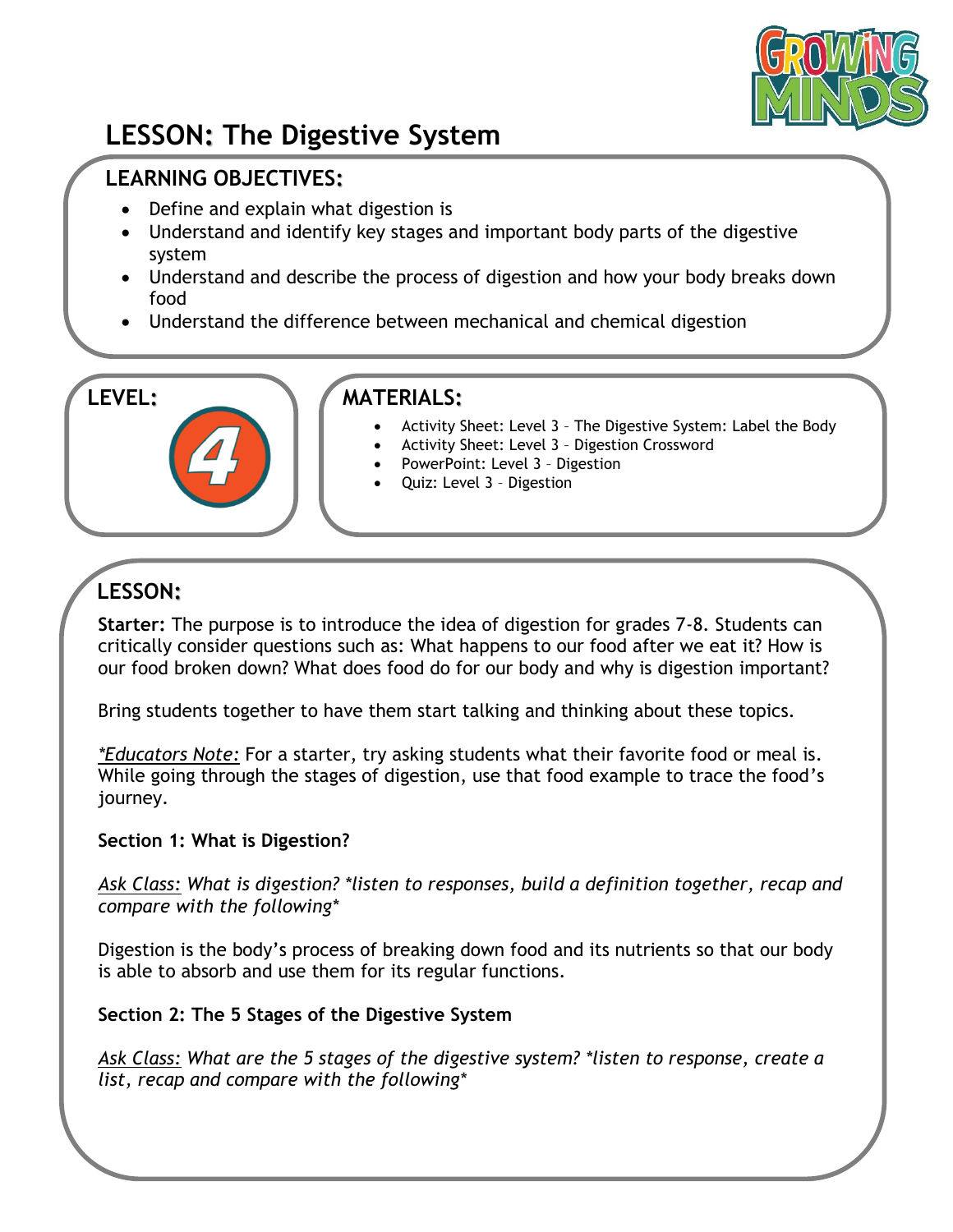

- **1. The Mouth: Teeth, Tongue, Saliva**
- **2. The Esophagus**
- **3. The Stomach: Gastric Juices**
- **4. The Small Intestine: Liver, Gallbladder**
- **5. The Large Intestine: Colon, Rectum**

**The Mouth**: this is where digestion first begins. As you chew your food, your **teeth** help to break the food down into tiny pieces making it both easier to swallow and easier for your body to break down. Your **tongue** can also help to move your food around and assist in the chewing and swallowing process. Your mouth creates a fluid -called *saliva*- which helps to break down your food even further and it also helps to make your food easier to swallow so it can enter the next stage: **The Esophagus**.

*Fun Fact:* The mouth uses the teeth, tongue, and saliva to form the food into a small mushy ball called a *Bolus.*

**The Esophagus**: food enters a tube called the esophagus which acts as a passage that allows food to travel from the mouth, to the next stage: **The Stomach**. Food doesn't just simply fall down this tube however. Instead, there is an opening at the top of the esophagus, called a *sphincter,* which controls how much of the bolus (food) is passed through. Once the food enters, muscles in the esophagus contract (*contract* - muscles tighten and then loosen) to push the food along. When thinking about contracting, it can be helpful to picture someone stretching an elastic band**\***. When you stretch an elastic band, it causes it to grow larger. However, when you let go, the elastic band pulls back and returns to its smaller size. This action of the elastic band stretching and then shrinking is similar to how the muscles in your esophagus contract to push your food along. Once the food reaches the end of the esophagus, another sphincter controls the passage of the food to the next stage: **The Stomach**.

*\*Educators Note: It may be helpful to have an elastic band for this portion of the lesson to demonstrate contraction for the students.*

**The Stomach**: with the help of the sphincter, small portions of food are slowly released into the stomach. Here, your stomach acts like a blender where it mashes and grinds using a motion called *churning,* until your food reaches an almost-liquid form, also known as *chyme*. This is done with the help of your strong stomach muscles and the stomach's juices, known as *gastric juices*. The chyme is then released bit by bit (using another sphincter) into the next stage: **The Small Intestine**.

*Fun Fact*: The gastric juices not only help to break down your food, but they can also help to kill any harmful bacteria which you may have *ingested (ingested -* eaten or taken in).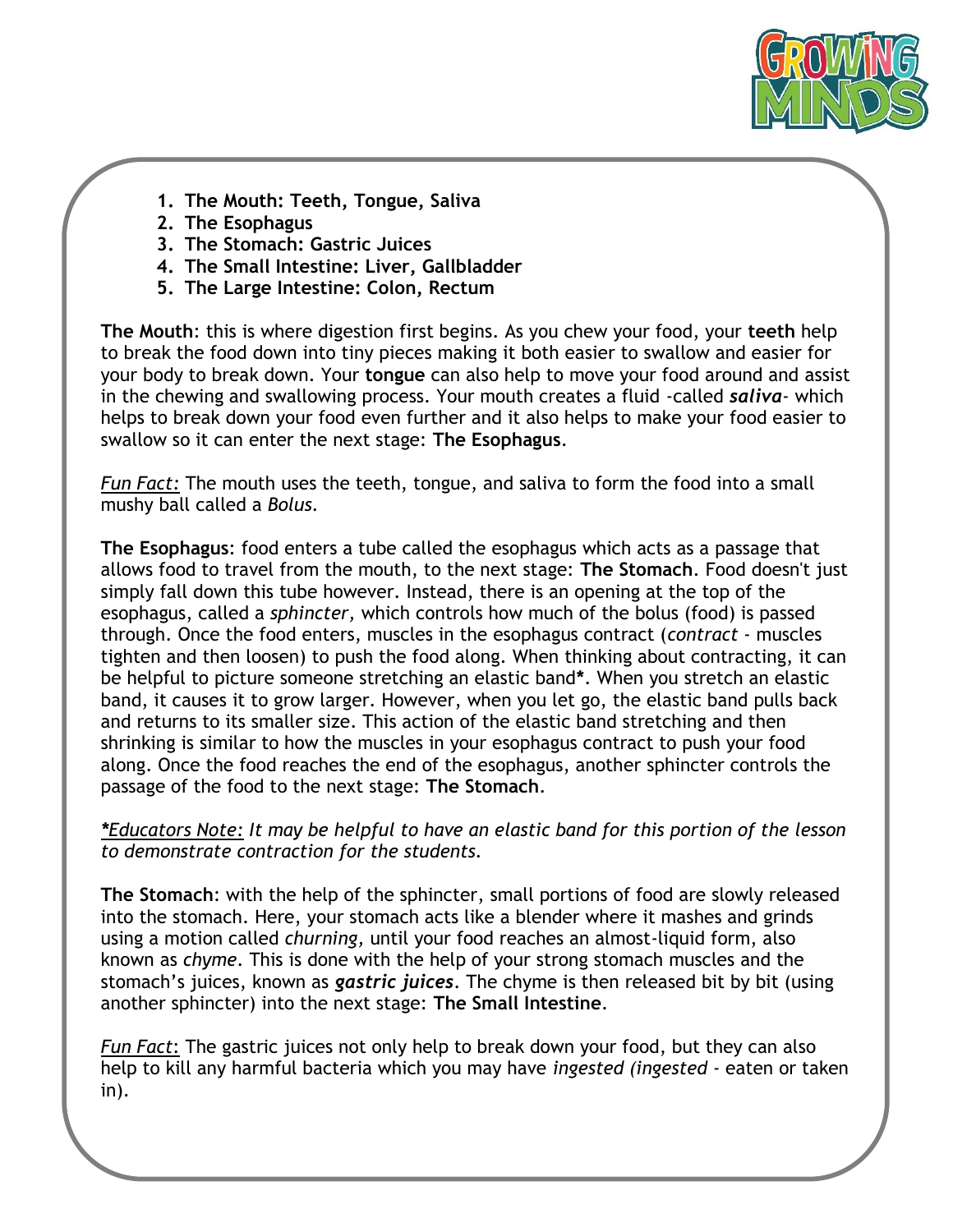

**The Small Intestine**: while this stage is called the small intestine, it actually isn't very small at all! In fact, the small intestine is the longest part of the digestive system, measuring at about 6-7 meters or over 22 feet long! The small intestine is an important part of the digestive system as it helps to further break down your food and collects the important nutrients from the food that you have eaten. The small intestine gets help from two other important body parts; the **liver** and the **gallbladder**. The **liver** helps to create a liquid called *bile* which assists with digestion and the breakdown of your food. With the help of your **gallbladder**, this bile is then released into the small intestine where it can be put to work! By the time the chyme reaches the next stage: **The Large Intestine**, the bile has helped to make this mixture completely liquid.

**The Large Intestine**: this is the final stage of the digestive system which ends with waste leaving the body. A major part of the large intestine is the **colon**. The colon helps to remove the water from the liquid mixture and leaves behind solid waste which is made up of things that our body cannot use. From here, the waste then travels to the **rectum** where it is stored until your body is ready to excrete it (*excrete*- to remove or get rid of). Once ready, this waste then leaves the body when you go to the bathroom.

#### **Section 3: Chemical vs. Mechanical Digestion**

*Recap Digestion:* Now that you have learned what digestion is, and the different stages to the digestion process, are there different types of digestion?

*Ask Class: What do you think is the difference between chemical digestion vs. mechanical digestion? Can you give any examples? \*listen to responses, build a definition together, recap and compare with the following\**

#### \***Answer:**

- **Mechanical digestion** is the breakdown of food and nutrients using physical movement such as chewing, grinding, crushing, and/or muscle contractions.
- **Chemical digestion** is the breakdown of food and nutrients using specific chemicals such as Saliva, Bile, Gastric Juices, etc.

#### **Summary: Wrap-up and Take-Home Points**

That concludes your food's journey through the digestive system! Remember, it is not just your mouth that is important for eating, but there are many other important parts of the system that allows your body to eat and absorb all the important nutrients that it needs!

*\*Educators Note: For further facilitation, use the assigned quiz to recap the key concepts and to test knowledge learned from this lesson.*